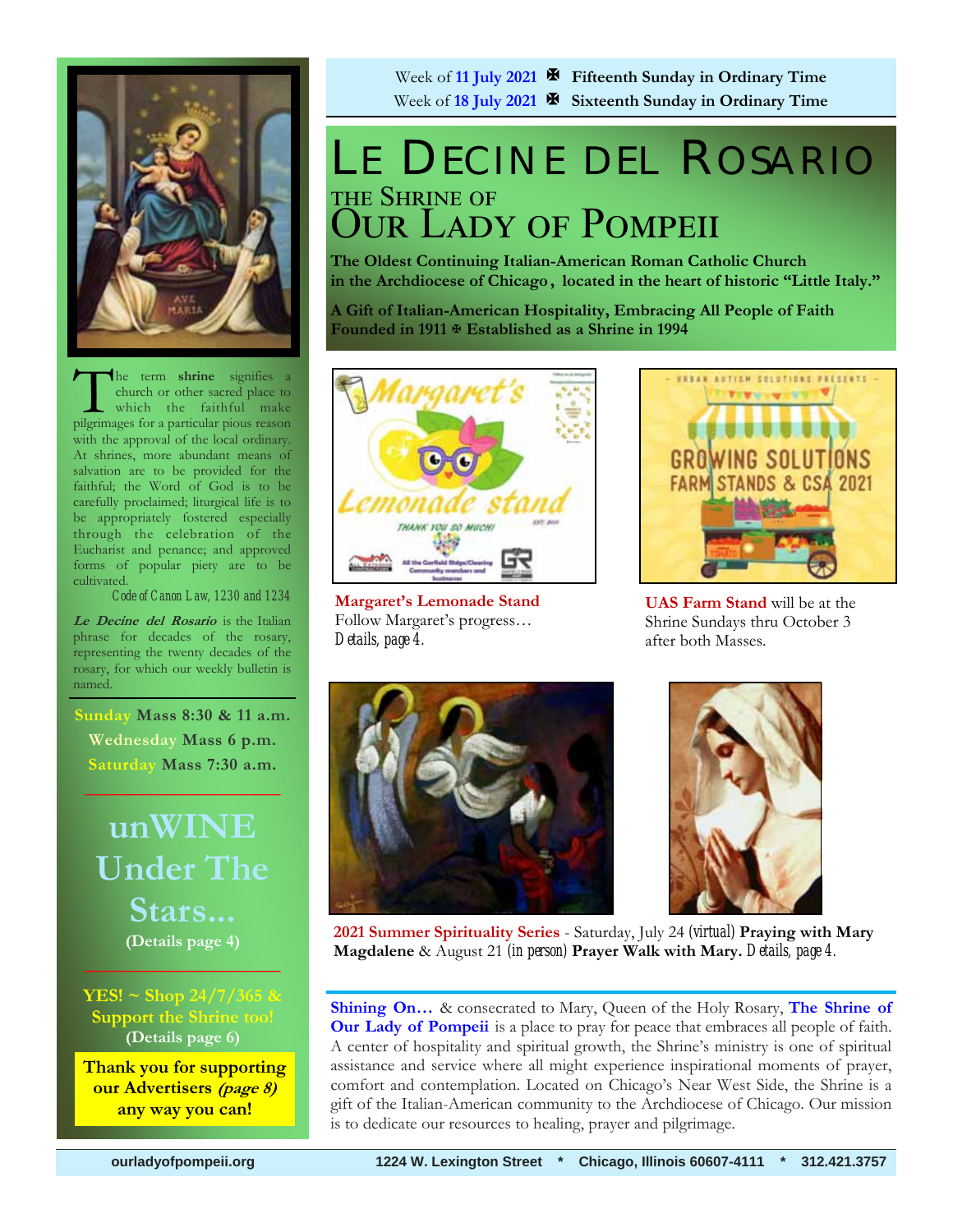### A P l a c e t o P r a y f o r P e a c e… *where your heart always has a home!*

### **READINGS FOR JULY 11:** International Commission on English in the Liturgy Corporation. All rights reserved

**First Reading** - Amos said, "The LORD took me from following the flock, and said to me, Go, prophesy to my people" (Amos 7:12-15).

**Psalm** - Lord, let us see your kindness, and grant us your salvation (Psalm 85)*.*

### **READINGS FOR THE WEEK OF JULY 11:**

**Monday:** Ex 1:8-14, 22; Ps 124:1b-8; Mt 10:34 - 11:1 **Tuesday:** Ex 2:1-15a; 69:3, 14, 30-31, 33-34; Mt 11:20-24 **Wednesday:**  Ex 3:1-6, 9-12; Ps 103:1b-4, 6-7; Mt 11:25-27

### **READINGS FOF JULY 18:**

**First Reading -** I shall gather the remnant of my flock and bring them back to their meadow (Jeremiah 23:1-6).

**Psalm** - The Lord is my shepherd; there is nothing I shall want (Psalm 23).

#### **READINGS FOR THE WEEK OF JULY 18:**

**Monday:** Ex 14:5-18; Ex 15:1bc-6; Mt 12:38-42 **Tuesday:** Ex 14:21 - 15:1; Ex 15:8-10, 12, 17; Mt 12:46-50 **Wednesday:** Ex 16:1-5, 9-15; Ps 78:18-19, 23-28; Mt 13:1-9

### **MASS IN REMEMBRANCE FOR JULY 11 & 18:**

Philip Bartolotta Gilda & Tommy Bartuch Diana Bifero Robert L. Buckley Francesca Perillo Camelo Romana & Angelo Caputo Catizone Family Phyllis Marnell Coleman Deceased members of the Colosimo family Curry Family Suzanne Dalesandro Oscar O. D'Angelo Marie Davino

Theresa Davis Carmie (Shoes) De Laurentis Rosalie De Marie Joseph & Theresa Di Buono Salvatore & Marie Di Buono James Di Fiore Toni Di Fiore Anthony & Antoinette Farraro Nello, Marilyn & Salvatore Ferrara Donald F. Flynn Vincent Gemino Angela Grespan

Clara Laino Anthony & Antonette "Babe" Lanzito Midge & Patsy Mancini Cynthia Marano Liturri & Mirabelli Families Joseph & Madalene Montana Montana Family Anthony Napolitano Jeanine Navigato Mr. & Mrs. Jack Panico Mary Parenti Pistilli & Ciccia Families

Sam, Rose & Clara Guardino

Ernesto Ponticiello Provenzano Family Frank Rappa Bernard & Dorcas Roman Laura Roman James V. Russo Richard Sucato Jimmy Tavolino Jr. Jesse Van Camp



Presented by **Urban Autism Solutions** 

**Sundays at the Shrine:**  9:30 a.m. to 12:30 p.m. (While product lasts)

**Today through October 3**  (Weather permitting)

**Second Reading** - The God and Father of our Lord Jesus Christ has blessed us in Christ with every spiritual blessing (Ephesians 1:3-14 [3-10]).

The English translation of the Psalm Responses from the *Lectionary for Mass* © 1969, 1981, 1997,

**Gospel** - Jesus summoned the Twelve and began to send them out two by two (Mark 6:7-13).

| Thursday:           | Friday:             | Saturday:        |
|---------------------|---------------------|------------------|
| $Ex$ 3:13-20;       | $Ex 11:10 - 12:14;$ | Ex 12:37-42;     |
| $Ps$ 105:1, 5, 8-9, | Ps 116:12-13, 15,   | Ps 136:1, 23-24, |
| $24 - 27$ ;         | 16bc, 17-18;        | $10-15$ ;        |
| Mt 11:28-30         | Mt 12:1-8           | Mt 12:14-21      |

**Second Reading** - You who were once far off have become near by the blood of Christ (Ephesians 2:13-18).

**Gospel** - When Jesus saw the vast crowd, his heart was moved with pity for them, and he began to teach them many things (Mark 6:30-34).

**Thursday:**  Sg 3:1-4b; Ps 63:2-6, 8-9; Jn 20:1-2, 11-18 **Friday:**  Ex 20:1-17; Ps 19:8-11; Mt 13:18-23

Ps 50:1b-2, 5-6, 14-15; Mt 13:24-30

**Saturday:**  Ex 24:3-8;

Rudolph "Rudy" Tarantino Donald, Frances & Michael Anselmo & Francisca Zuno

### **UNFINISHED MISSION**

Here's a simple test to find out whether your mission on earth is finished: If you're alive, it isn't.  $\sim$  Anonymous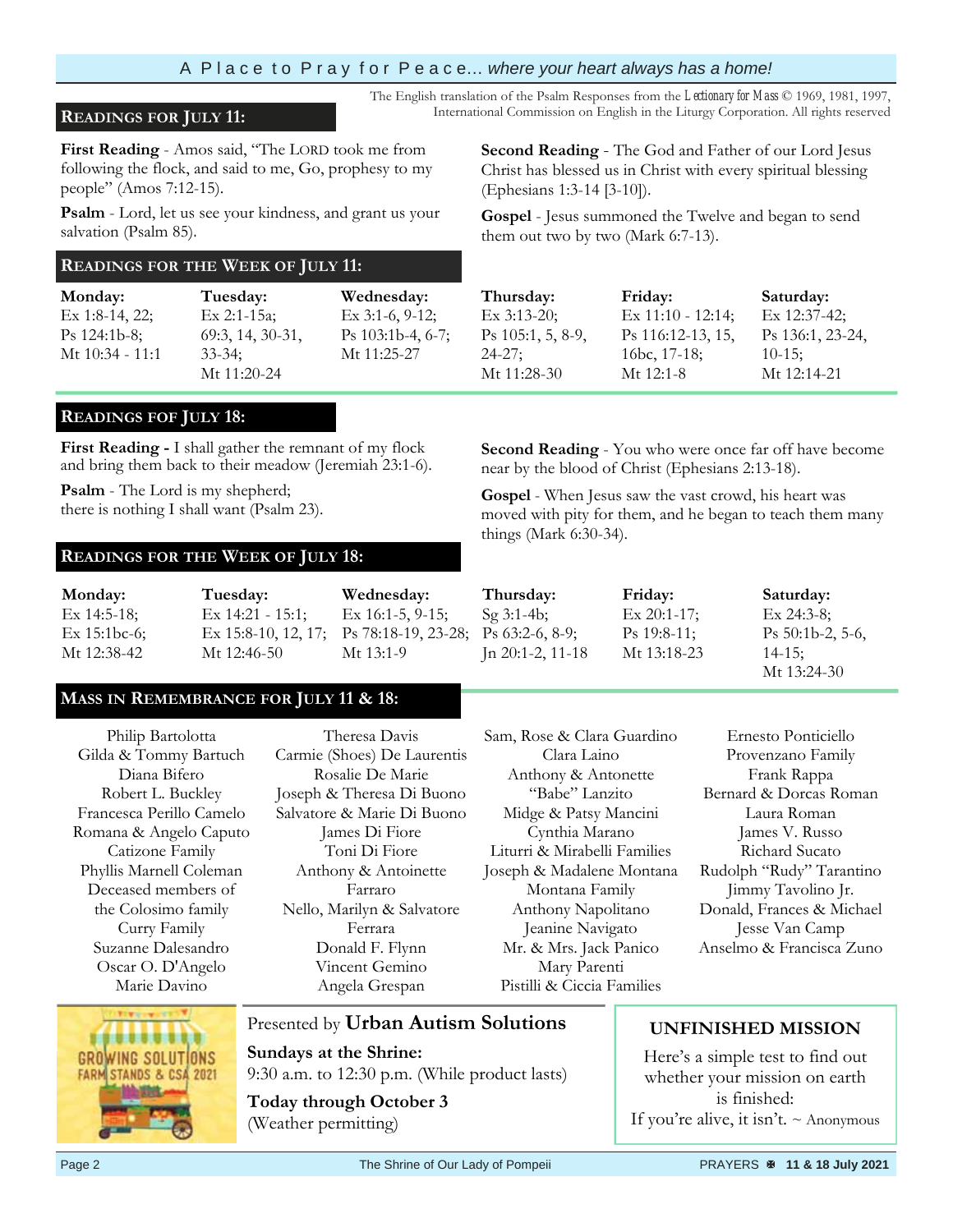#### **PRAYERFUL INTENTIONS FOR JULY 11 & 18:**

Special Intentions of Baroud Family Esther Bartolatta Peachie Basile Rachel Bishop Eleanore Camardo Capitanini Family/ Italian Village Capuano Family Mrs. Linda Caputo Bea Cunningham Barry Dalesandro Michael D'Alexander Annamarie Di Buono

Anthony, Lucy & Josephine Fiore Fr. Mike Gabriel Joan Galullo Gary Gibson Carol Gancer Josefa Antelma Garcia de Villareal Colleen Grant Craig Grant Mike Johannsen Cathy La Rocco Denna Laing Carl Liture

Paul Lutton Grace Macaluso Marco Ken Mercury Amber Miller Cheryl Mitricic Andy Montano Carmella Morris Sam Mosillami Mary Murray Mase & Laverne Narcissi Albertina Novotny Mary Porenti Phyllis Reda

Lou Ann Riedel Denise Rodriguez John Savino Barbara Schifler Nancy Screiber Jeannine Valentino Renée Van Camp Leonarda Vaniglia Jamie & Nicholas Vayda Tango Vera Cpt. David Weir Souls in Purgatory

**PLEASE NOTE: Names submitted for PRAYERFUL INTENTIONS** will remain listed for 4 weeks (2 issues). Please contact the office to submit your request. Thank you!



### **Praying with Mary Magdalene, "Apostle to the Apostles"**  *A* **Virtual** *Morning Retreat*

### **Saturday, July 24 \* 10:30 a.m. - 12:00 p.m.**

As the first witness to the resurrected Jesus, Mary Magdalene was entrusted to carry the heart of Jesus to others. Through conversation, reflection & creative prayer, we will share the story of Mary Magdalene, as we celebrate her recent Feast Day, July 22.

**Register Online** to receive the **LINK Saturday morning about 8 a.m.**  Freewill donations will be gratefully received.

### **www.ourladyofpompeii.org. All are welcome.**

### *Join us* **In Person (!) Prayer Walk with Mary, the Mother of God**

*\_\_\_\_\_\_\_\_\_\_\_\_\_\_\_\_\_\_\_\_\_\_\_\_\_\_\_\_\_\_\_\_\_\_\_\_\_\_\_\_\_\_\_\_\_\_\_\_\_\_\_\_\_\_\_\_\_\_\_\_\_\_\_\_\_\_\_\_\_\_\_\_\_\_\_\_\_\_\_\_\_\_\_\_\_\_\_\_\_\_\_\_\_\_\_\_\_\_\_\_\_\_\_* 

### **Saturday, August 21 \* 9 - 10:30 a.m.**

Arrigo Park (Peanut Park), across the street from the Shrine, provides a perfect place to leisurely walk and reflect on Mary, the Mother to All. We'll share Scripture, prayer, stories and poetry in the wake of our celebration of the Feast of the Assumption, August 15. Park benches give several opportunities to sit during this gentle walk.

#### **Register Online: www.ourladyofpompeii.org. All are welcome. \_\_\_\_\_\_\_\_\_\_\_\_\_\_\_\_\_\_\_\_\_\_\_\_\_\_\_\_\_\_\_\_\_\_\_\_\_\_\_\_\_\_\_\_\_\_\_\_\_\_\_\_\_\_\_\_\_\_\_\_\_\_\_\_\_\_\_\_\_\_\_\_\_\_\_\_\_\_\_\_\_\_\_\_\_\_\_\_\_\_\_\_\_\_\_\_\_\_\_\_\_\_\_**



- **\*** Both pilgrimages will be **led by Julie Berggren, MA,**  a spiritual director, chaplain, and retreat leader.
- **\* For questions or further information on pilgrimages, contact Cathy Lentz:** clentz@ourladyofpompeii.org \* 312.421.3757

#### **All are welcome.**

**Events are subject to cancellation, postponement or transfer to a virtual format.** 

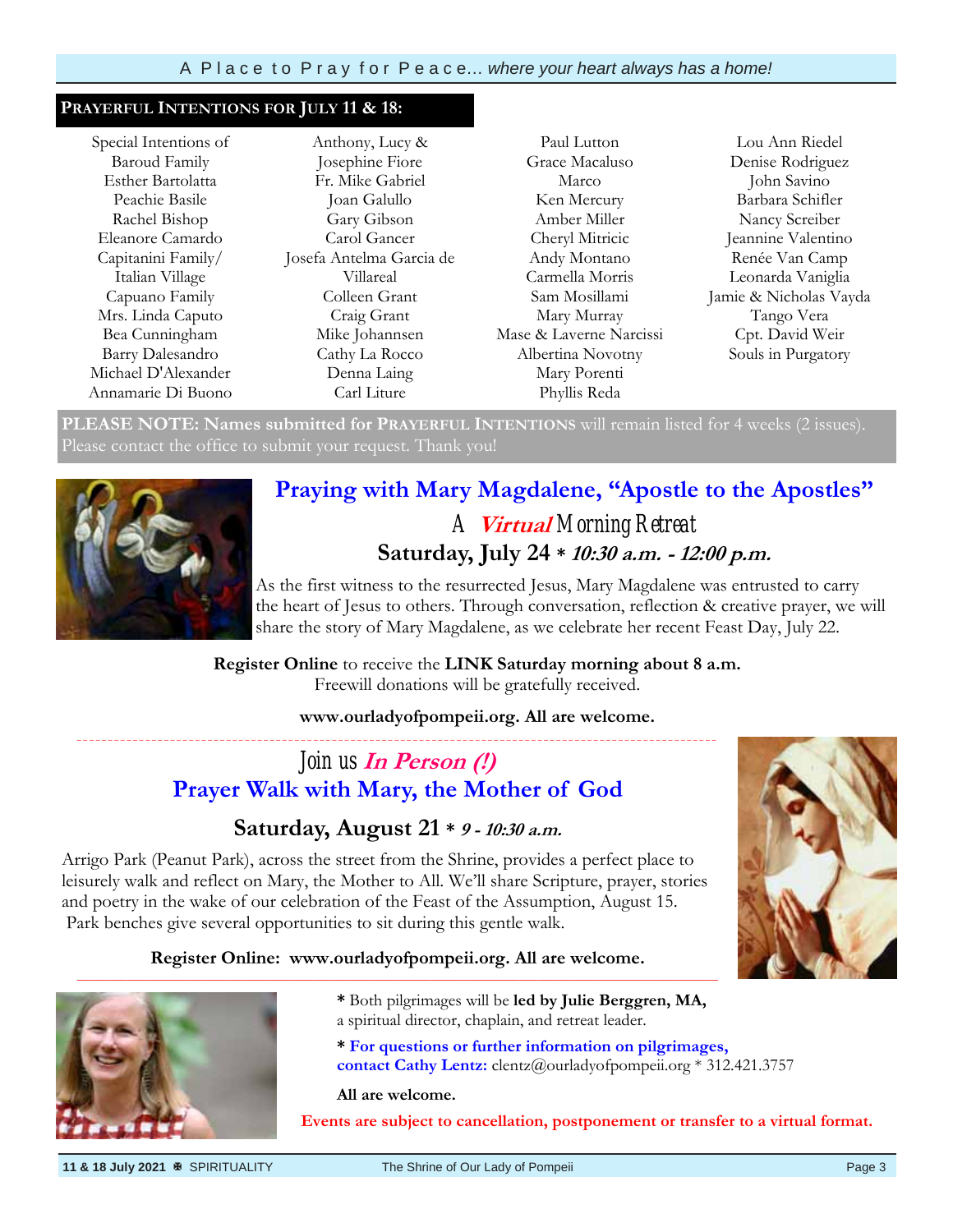UnW She The Stars alian

# Under the Stars

## **August 28th, 2021**

**Fundraiser to benefit** The Shrine of Our Lady of Pompeii

**CineCity Studios, Chicago** 2429 W. 14th St., Chicago, IL 60608



## **Saturday, August 28th**

**We are back together again to celebrate great entertainment and Italian cuisine!**

**Join us at the unique CineCity Studios** 

**For your invitation, please email mlp@ourladyofpompeii.org or call 312.421.3757.**

Fundraiser to benefit The Shrine of Our Lady of Pompeii Chicago, IL



### **UPDATE ~ Margaret's Lemonade Stand began Fundraising for the Shrine Sunday, June 27th…**

reaching **over 50% of her GOAL!!** Follow her progress on **Insta-Gram & Facebook,** where you can see her goal & what she raises daily. She also travels to farmers' markets and other places to raise money for her goal. **Donations of any amount** can still be given!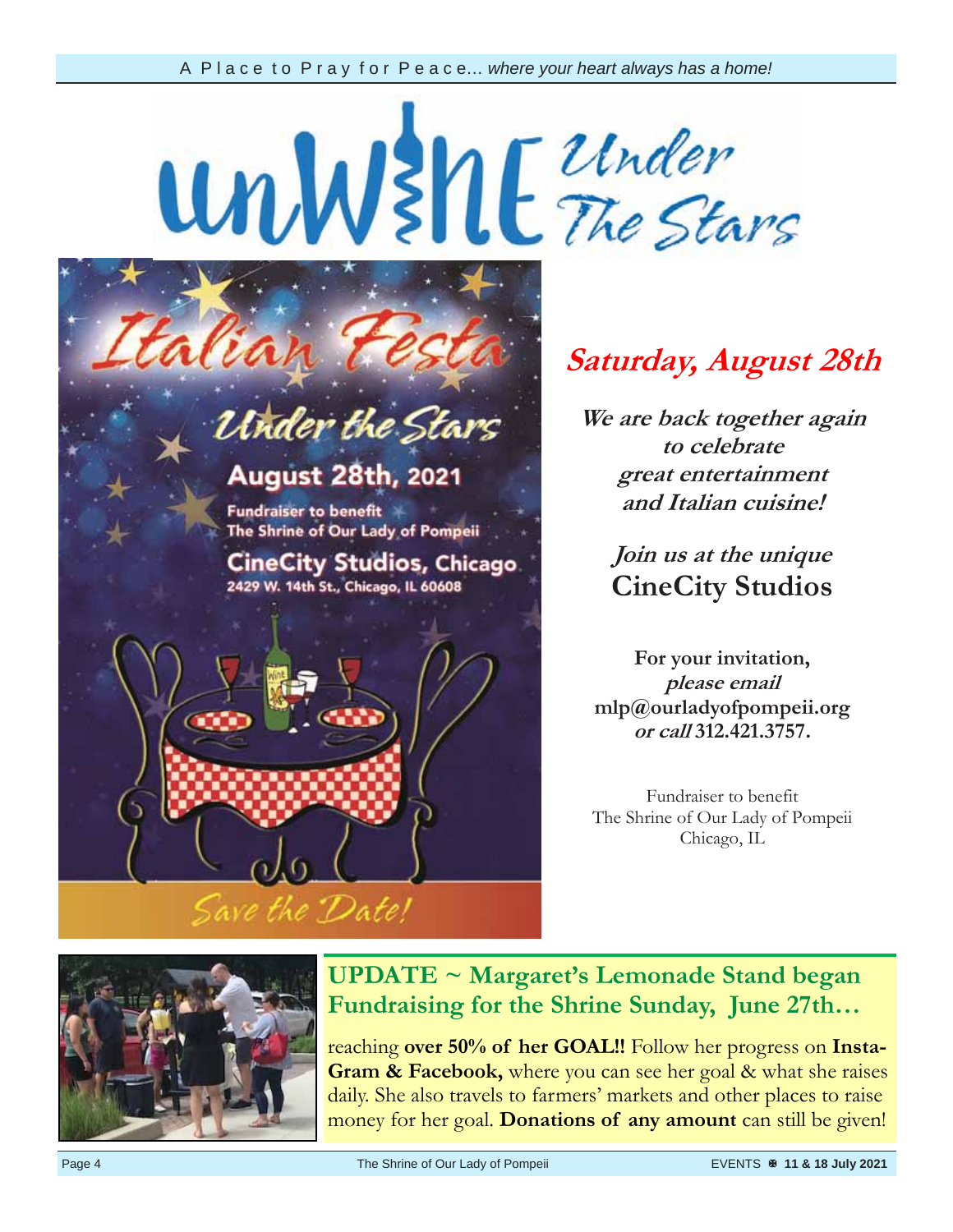### **Garden of**  *Ca* **GIFT** a Loved One this Season of Sun & Celebration!



## A Unique, One-of-a-Kind Gift!

## **Engraved Memorial Pavers**

The Puccini Family POLARENGRAVING.COM

your information, Each 4"x8"

### Order info provided by the provided by the provided by the property of the property of the property of the property of the property of the property of the property of the property of the property of the property of the property of th

| Name:                                                                                                                                                                                                                                               |                                                                                                                                       |                                       |
|-----------------------------------------------------------------------------------------------------------------------------------------------------------------------------------------------------------------------------------------------------|---------------------------------------------------------------------------------------------------------------------------------------|---------------------------------------|
| the company of the company of the company of the company of the company of the company of the company of the company of the company of the company of the company of the company of the company of the company of the company<br>______<br>Address: | the control of the control of the control of<br>and Control Services and Control<br><b>START</b><br>and the company of the company of | and the company of the company of the |
| <b>Contract Contract Contract</b><br>the control of the control of the control of the control of the control of the control of<br>Cell Phone:                                                                                                       | the contract of the contract of<br><b>Service</b><br>Home Phone:                                                                      |                                       |

Brick Size 4"x8" - PLEASE ENTER YOUR TEXT IN THE TABLE BELOW: Please PRINT Clearly and Legibly to avoid errors...

|        | $1\quad 2$ | 3 |       | 4 <sub>5</sub> | 6 7 | 89 | 10 |  | 11 12 13 14 15 16 17 |  |  | 18 | 19 20 |  |
|--------|------------|---|-------|----------------|-----|----|----|--|----------------------|--|--|----|-------|--|
| Line 1 |            |   |       |                |     |    |    |  |                      |  |  |    |       |  |
| Line 2 |            |   | ----- |                |     |    |    |  |                      |  |  |    |       |  |
| Line 3 |            |   |       |                |     |    |    |  |                      |  |  |    |       |  |

| <b>Example:</b> |   |   |   |   | 6 |   | 8 | 9 |   |   |                        |   |   |   |   |   | 19 | 20 |
|-----------------|---|---|---|---|---|---|---|---|---|---|------------------------|---|---|---|---|---|----|----|
| Line 1          | 0 |   | S | P | А | c | E | S |   | М |                        | x | м | υ | м |   |    |    |
| Line 2          | н | А | R | A | c |   | Е | R | s |   | о                      | N | Ε |   |   | н |    |    |
| Line 3          |   | N | E |   | o | N |   | Α |   | 4 | $\checkmark$<br>$\sim$ | 8 | в | n |   |   | Κ  |    |



Each 4" x 8" paver costs \$250.00. Please use the form above and proof your information, as inaccurate or unreadable info provided by you, will result in an additional \$100.00 charge to replace the paver.

Please complete One Form per Brick. Make checks payable to "The Shrine of Our Lady of Pompeii" and submit forms and checks to Marcia Piemonte. Questions? mlp@ourladyofpompeii.org or 312.421.3757, x310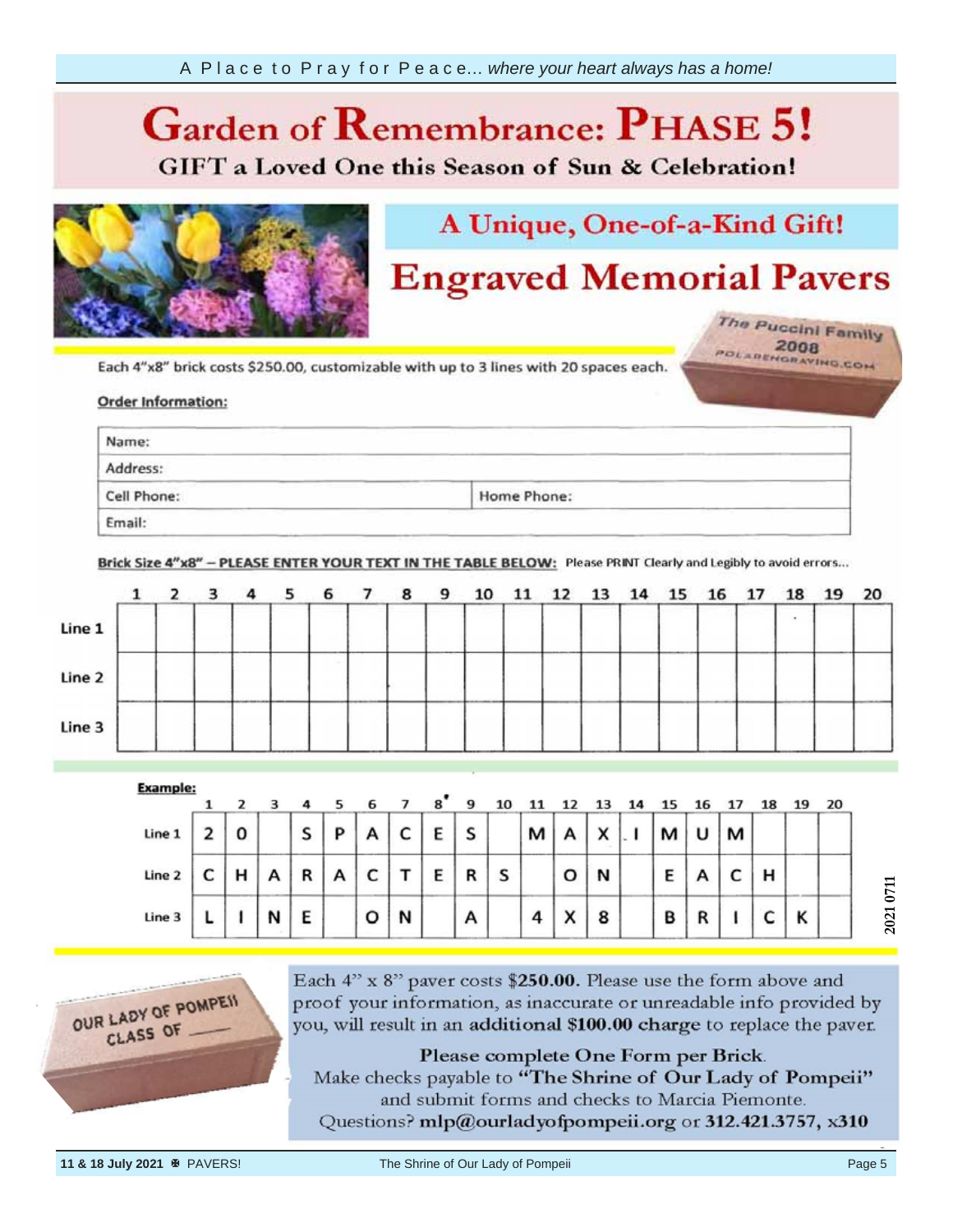### A P l a c e t o P r a y f o r P e a c e… *where your heart always has a home!*

**Fifteenth Sunday in Ordinary Time July 11, 2021** 

**Sixteenth Sunday in Ordinary Time July 18, 2021**

Truth shall spring out of the earth, and justice shall look down from heaven. *~ Psalm 85:12*

Behold, the days are coming, says the LORD, when I will raise up a righteous shoot to David. *~ Jeremiah 23:5a*

## **JOIN UP at the SHRINE Shrine Auxiliary meeting July 11, 10 a.m.**

We look forward to seeing our **Beloved Regulars** & welcoming **New Men & Women**  who would like to check us out!

**ShrineAuxiliary@gmail.com**

**LINK:** https:// www.ourladyofpompeii.org/ daily-reflections/

### **60 Second Reflections**



emailed directly to your inbox **five days a week**. Send your name & email to **Reflections** 

**@ourladyofpompeii.org** 

### **SHOPPING…**

Perhaps **you shop via Amazon…** did you know you can **support the Shrine**  as an Amazon Smile Charity at **no cost to you?** 

**Use the Link below to participate,** share with family, friends and coworkers. We can benefit thru your purchases **24/7/365!**

https://smile.amazon.com/ch/36-2170896



### **In case you missed it or would like to revisit...**

**Has your Contact Information (Address, Email, Phone) Changed?**Please let us know! **312.421.3757**  or **mps@ourladyofpompeii.org**.

**Creative Ways to Strengthen your Spirituality from The Shrine of Our Lady of Pompeii!** 

Be blessed with Spiritual moments, virtual events and other offerings

Go to **ourladyofpompeii.org/news** or use these links:

**♥ "Mercoledi Moments," Sunday Reflections, Gospels** and **Homilies, 60 Second Reflections** even **Blooper Reels! https://www.ourladyofpompeii.org/news/virtual-meditation/** 

**♥** Our **Special COVID Novena** to **Our Blessed Mother**:  **https://www.ourladyofpompeii.org/special-covid-19-novena/** 

We ask her to intercede for us during these difficult times of COVID. **Start at Day 1**, where we offer a different petition daily for healing, discovery of a vaccination, relief from anxiety, among other requests.

**♥ "Like"** our **FaceBook page**: **Our Lady of Pompeii Shrine** 

**♥ Blogs, Bi-Weekly Bulletins** with daily readings, names to pray for, upcoming events: **https://www.ourladyofpompeii.org/news/** 

Please feel free to invite friends, family, co-workers, to participate with us as we turn to Our Lady of Pompeii for comfort and protection.

Not yet connected to The Shrine of Our Lady of Pompeii? Email **mps@ourladyofpompeii.org** and you will be! (but **ONLY** if **you do not already receive** our **emails!)**

## Shrine Logistics:

**DAILY MASS:** around the corner at **Our Lady of the Holy Family**, 1335 W. Harrison St., Chicago. 312.243.7400.

**OLHFParish@archchicago.org** for weekly schedule and updates.

**DAILY MASS & CONFESSION TIMES: St. John Paul II Newman Center at UIC,** 700 S. Morgan Street, Chicago, 312.226.1880. **Mass Times:** Su 11 a.m; M - F: 12:05 p.m.;

**Confessions:** By Appointment: **JP2NEWMAN@GMAIL.COM**

**WASHROOMS** next door, downstairs in Shrine Hall.

**PLEASE REMEMBER The Shrine of Our Lady of Pompeii**  in your **will**. Contact Mary Beth Howard 312.421.3757, ext. 319 or mbhoward@ourladyofpompeii.org. **Thank you!**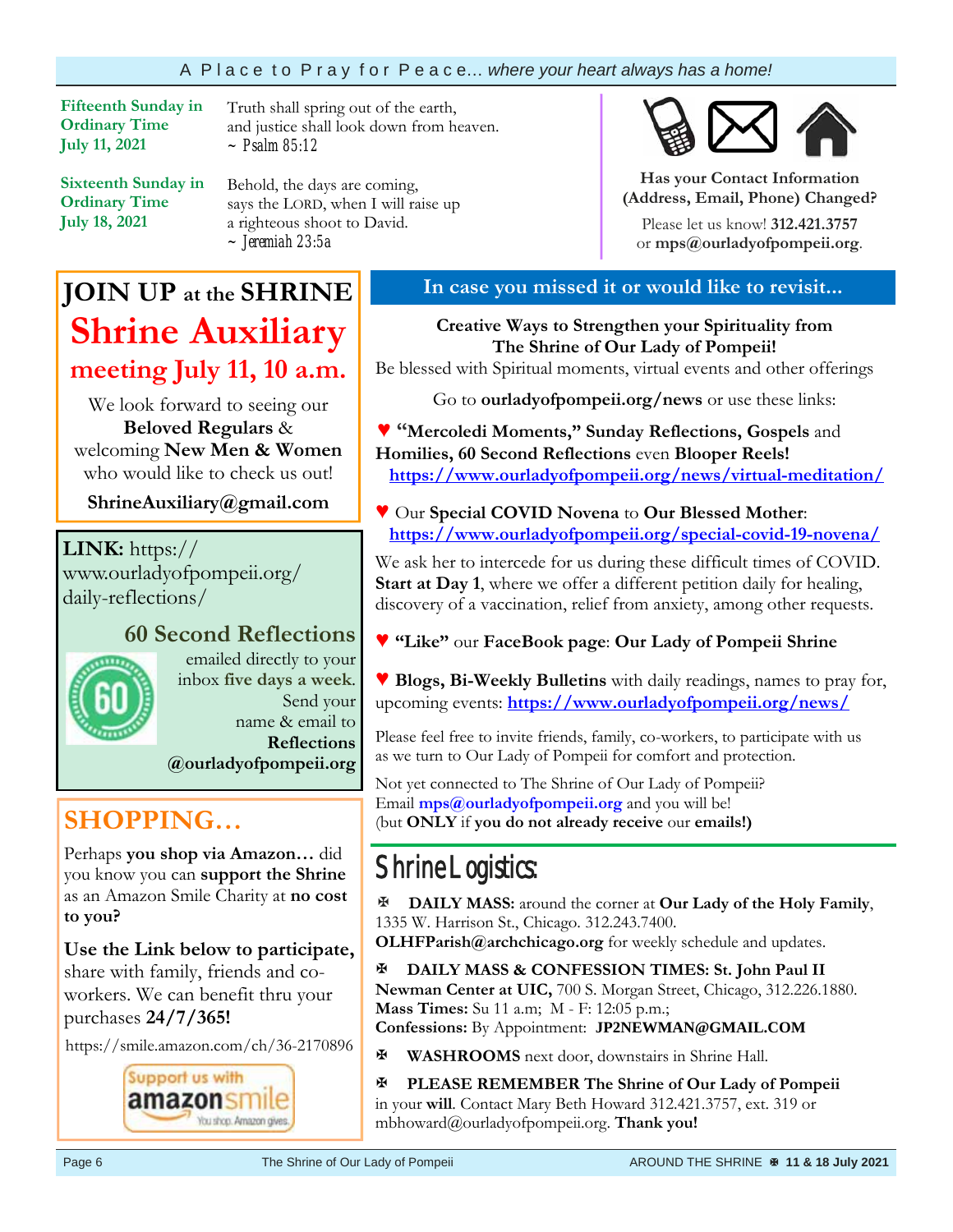## **Shrine Directory** Schedule of Services,

### **Weekday Masses:**

 6:00 p.m. **Wednesday evenings** 7:30 a.m. **Saturday mornings**

**Sunday Eucharistic Liturgies:** 8:30 a.m. & 11 a.m.

**Padre Pio Prayer Cenacle** 6 p.m. **1st & 3rd Wed.** of month

**Anointing of the Sick:** temporarily suspended due to the coronavirus.

**Shrine Auxiliary Meetings: Sunday, July 11 Join Us,** 10 a.m. in the Shrine Hall. **shrineauxiliary@gmail.com** 

**OLP Alumni & Friends:**  Join us!! **gracedv@aol.com** 

### Shrine Staff:

| Rev. Richard N. Fragomeni, PhD         |          |  |  |  |
|----------------------------------------|----------|--|--|--|
| Rector                                 | ext. 317 |  |  |  |
| <b>Mary Beth Howard</b>                |          |  |  |  |
| Business Manager                       |          |  |  |  |
| mbhoward@ourladyofpompeii.org ext. 319 |          |  |  |  |

**Marcia Piemonte** Director of Development/Special Events mlp@ourladyofpompeii.org ext. 310

## **Programs and Groups**

**Volunteers always welcome** at the Shrine, call **312.421.3757.** Join us!!

**Shrine LITURGICAL MINISTRY VOLUNTEER** Forms are located on tables at the back of the church.

**60 Second Reflections:** https:// www.ourladyofpompeii.org/dailyreflections/

 **Reserve a few moments 5 days a week**  for the daily Scripture commented on by our **"60 Second Reflections"** above. Sign up to receive it directly to your inbox by emailing your name & address to reflections@ourladyofpompeii.org.



| Catharine M. Lentz, JD, MA<br>Director of Pilgrimage Ministry<br>clentz@ourladyofpompeii.org | ext. 306 |
|----------------------------------------------------------------------------------------------|----------|
| <b>Mary Shimandle</b><br>Communications Coordinator<br>mps@ourladyofpompeii.org              | ext. 323 |
| J. Carl Wachsmann, M.A.<br>Pastoral Associate<br>carl@ourladyofpompeii.org                   | ext. 315 |
| Archives/Sacramental Records                                                                 |          |

records@ourladyofpompeii.org ext. 303

### Schedule of Presiders through Sunday, July 18:

| ❖<br>$6:00 \text{ pm}$<br>❖<br>$7:30$ am<br>❖<br>8:30 & 11:00 am<br>❖<br>$6:00$ pm<br>❖<br>$7:30 \text{ am}$<br>❖<br>8:30 & 11:00 am | Wednesday, July 7:<br>Saturday, July 10:<br>Sunday, July 11:<br>Wednesday, July 14:<br>Saturday, July 17:<br>Sunday, July 18: | Tverdek<br>Tverdek<br>Fragomeni; Belmonte<br>Fragomeni<br>Fragomeni<br>Tyerek      |
|--------------------------------------------------------------------------------------------------------------------------------------|-------------------------------------------------------------------------------------------------------------------------------|------------------------------------------------------------------------------------|
| Executive/Financial<br>Council:                                                                                                      | John Calfa<br>Velda Davino<br>Tracey Di Buono<br>Patricia Perillo                                                             | Tomasina Perry<br>Brian Roman<br>Regina Scannicchio<br>Dave Van Camp               |
| <b>Commissions:</b><br>Engagement:<br>Cindy Conrath<br>Daniel Conrath                                                                | Lissa E. Druss, Cav. OSRI<br>Marcia Piemonte<br>Jaclyn Puccini<br>Jim Puccini<br>Joyce Puccini                                | Liturgical:<br>Dan Overstreet<br>Julie Priest<br>Josephine Rizzo<br>Carl Wachsmann |

## Stewardship Report

#### **FINANCIAL REPORT FISCAL YEAR (2020-2021)**

#### **YTD thru June 27, 2021**

| Operating Collection Budgeted \$165,000  |                     |
|------------------------------------------|---------------------|
| Operating Collection Received \$168,366* |                     |
| <b>YTD Difference</b>                    | $\frac{1}{2}$ 3,366 |
|                                          |                     |

| Source of Support |           |
|-------------------|-----------|
| Masses            | \$119,775 |
| Give Central      | \$48,591  |
|                   |           |

**To Donate** your **Sunday Offering Online -** 

**\*** go to **www.GiveCentral.org,** Shrine of Our Lady of Pompeii *or* 

#### **\* TEXT "Sunday"** to **312.553.0753 for ELECTRONIC GIVING** \_\_\_\_\_\_\_\_\_\_\_\_\_\_\_\_\_\_\_\_\_\_\_\_\_\_\_\_\_\_\_\_\_

**THANK YOU** for your thoughtful generosity & ALL you do to keep us going! \_\_\_\_\_\_\_\_\_\_\_\_\_\_\_\_\_\_\_\_\_\_\_\_\_\_\_\_\_\_\_\_\_

#### **The Shrine** is **not subsidized** by the **Archdiocese of Chicago** and **relies solely on your continued generosity.**

We know that you cannot always worship with us. Your *Sunday Giving* underwrites every annual operating expense and we appreciate your kindness in this regard.

### **SAINTS & SPECIAL OBSERVANCES**

### **Week of July 11, 2021:**

| Tuesday: St. Henry |                                  |
|--------------------|----------------------------------|
|                    | Wednesday: St. Kateri Tekakwitha |
|                    | Thursday: St. Bonaventure        |
| Friday:            | Our Lady of Mount Carmel         |
| Saturday:          | Blessed Virgin Mary              |

### **Week of July 18:**

| St. Apollinaris                        |
|----------------------------------------|
| Wednesday:<br>St. Lawrence of Brindisi |
| St. Mary Magdalene                     |
| St. Bridget                            |
| St. Sharbel Makhlūf                    |
|                                        |

### **\* \* \* \* \***

### **INDIVIDUAL ATTENTION**

God loves each one of us as if there were only one of us.  $\sim$  St. Augustine